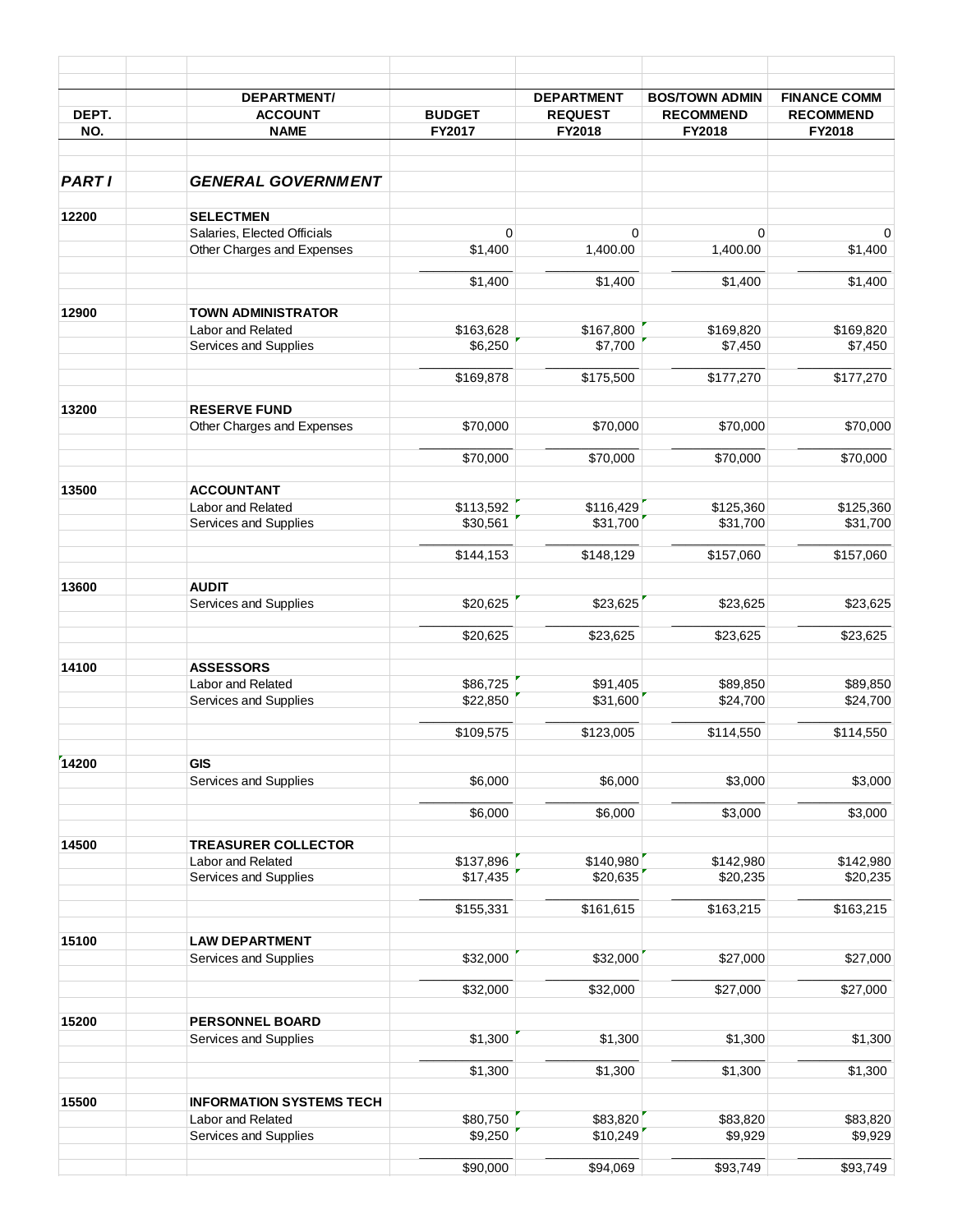|                                                  | <b>DEPARTMENT/</b>                         |               | <b>DEPARTMENT</b> | <b>BOS/TOWN ADMIN</b> | <b>FINANCE COMM</b> |
|--------------------------------------------------|--------------------------------------------|---------------|-------------------|-----------------------|---------------------|
|                                                  | <b>ACCOUNT</b>                             | <b>BUDGET</b> | <b>REQUEST</b>    | <b>RECOMMEND</b>      | <b>RECOMMEND</b>    |
|                                                  | <b>NAME</b>                                | FY2017        | FY2018            | FY2018                | FY2018              |
| 15700                                            | <b>CENTRAL TELEPHONE</b>                   |               |                   |                       |                     |
|                                                  | Services and Supplies                      | \$18,100      | \$18,100          | \$16,000              | \$16,000            |
| DEPT.<br>NO.<br>15900<br>16300<br>17100<br>17500 |                                            |               |                   |                       |                     |
|                                                  |                                            | \$18,100      | \$18,100          | \$16,000              | \$16,000            |
| 15800                                            | <b>TAX TITLE / FORECLOSURE</b>             |               |                   |                       |                     |
|                                                  | Services and Supplies                      | \$4,500       | \$4,500           | \$2,500               | \$2,500             |
|                                                  |                                            |               |                   |                       |                     |
|                                                  |                                            | \$4,500       | \$4,500           | \$2,500               | \$2,500             |
|                                                  | <b>POSTAGE METER</b>                       |               |                   |                       |                     |
|                                                  | Services and Supplies                      | \$32,000      | \$32,050          | \$30,050              | \$30,050            |
|                                                  |                                            |               |                   |                       |                     |
|                                                  |                                            | \$32,000      | \$32,050          | \$30,050              | \$30,050            |
|                                                  | <b>TOWN CLERK</b>                          |               |                   |                       |                     |
| 16100<br>16200                                   | Labor and Related                          | \$56,975      | \$57,254          | \$57,254              | \$57,254            |
|                                                  | Services and Supplies                      | \$2,680       | \$2,700           | \$2,150               | \$2,150             |
|                                                  |                                            |               |                   |                       |                     |
|                                                  |                                            | \$59,655      | \$59,954          | \$59,404              | \$59,404            |
|                                                  | <b>ELECTIONS</b>                           |               |                   |                       |                     |
|                                                  | Labor and Related                          | \$2,000       | \$2,000           | \$2,000               | \$2,000             |
|                                                  | Services and Supplies                      | \$7,950       | \$4,150           | \$3,269               | \$3,269             |
|                                                  |                                            |               |                   |                       |                     |
|                                                  |                                            | \$9,950       | \$6,150           | \$5,269               | \$5,269             |
|                                                  | <b>REGISTRATION</b>                        |               |                   |                       |                     |
|                                                  | Labor and Related                          | \$2,290       | \$2,290           | \$2,290               | \$2,290             |
|                                                  | Services and Supplies                      | \$4,162       | \$4,162           | \$4,162               | \$4,162             |
|                                                  |                                            |               |                   |                       |                     |
|                                                  |                                            | \$6,452       | \$6,452           | \$6,452               | \$6,452             |
|                                                  | <b>CONSERVATION COMMISSION</b>             |               |                   |                       |                     |
|                                                  | Labor and Related                          | \$42,471      | \$48,992          | \$49,142              | \$49,142            |
|                                                  |                                            |               |                   |                       |                     |
|                                                  |                                            | \$42,471      | \$48,992          | \$49,142              | \$49,142            |
|                                                  |                                            |               |                   |                       |                     |
|                                                  | <b>PLANNING BOARD</b><br>Labor and Related | \$47,011      | \$69,500          | \$69,500              | \$69,500            |
|                                                  | Services and Supplies                      | \$4,409       | \$6,227           | \$5,477               | \$5,477             |
|                                                  |                                            |               |                   |                       |                     |
|                                                  |                                            | \$51,420      | \$75,727          | \$74,977              | \$74,977            |
| 17600                                            | <b>BOARD OF APPEALS</b>                    |               |                   |                       |                     |
|                                                  | Labor and Related                          | \$9,311       | \$9,710           | \$9,710               | \$9,710             |
|                                                  | Services and Supplies                      | \$250         | \$250             | \$250                 | \$250               |
|                                                  |                                            |               |                   |                       |                     |
|                                                  |                                            | \$9,561       | \$9,960           | \$9,960               | \$9,960             |
| 19200                                            | <b>TOWN HALL</b>                           |               |                   |                       |                     |
|                                                  | Labor and Related                          | \$47,362      | \$53,160          | \$47,692              | \$47,692            |
|                                                  | Services and Supplies                      | \$29,850      | \$28,650          | \$28,650              | \$28,650            |
|                                                  |                                            | \$77,212      | \$81,810          | \$76,342              | \$76,342            |
|                                                  |                                            |               |                   |                       |                     |
|                                                  | TOTAL PART I - GENERAL GOVERNMENT          | \$1,111,583   | \$1,180,338       | \$1,162,265           | \$1,162,265         |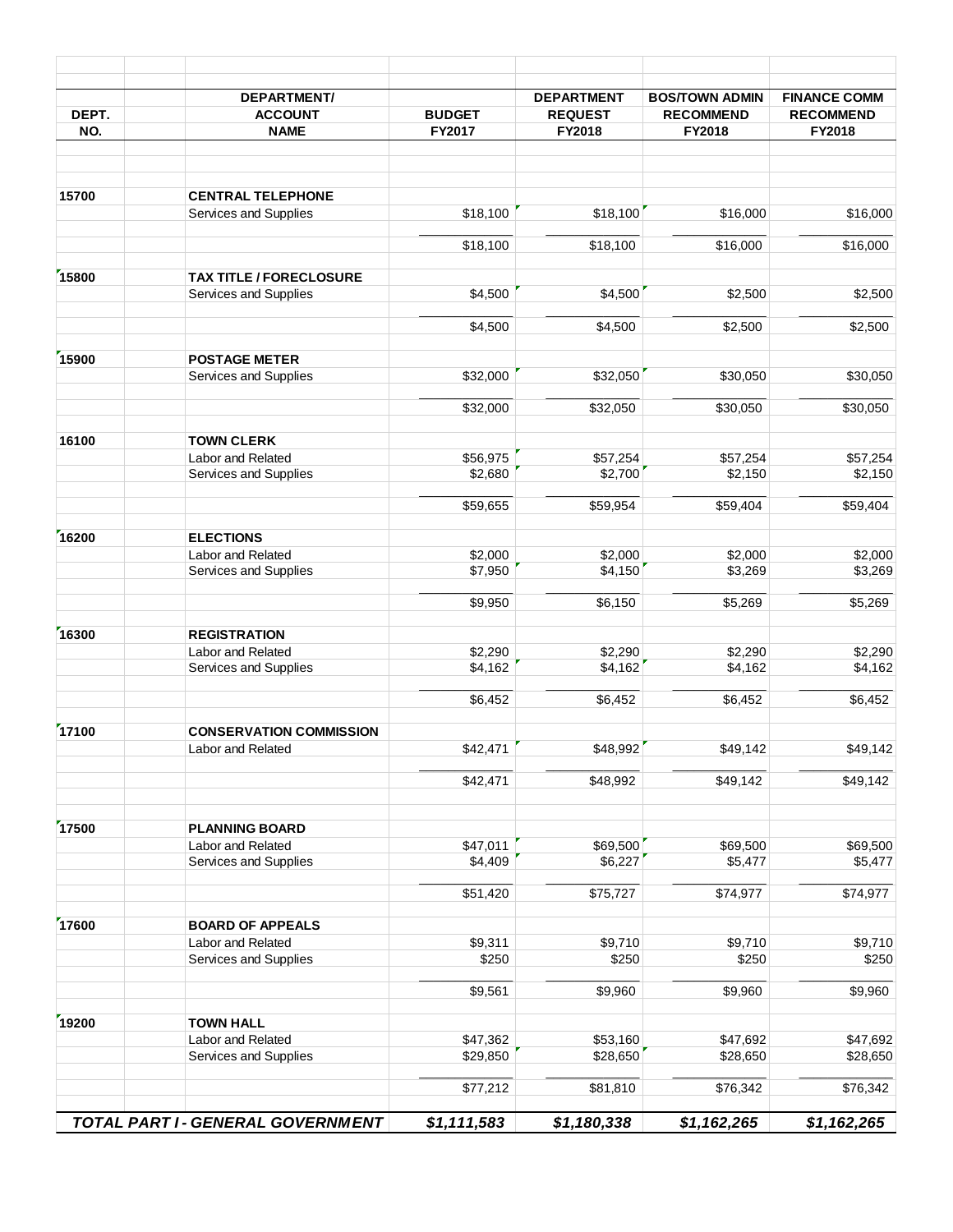| DEPT.                                                                         | <b>DEPARTMENT/</b><br><b>ACCOUNT</b><br><b>NAME</b> | <b>BUDGET</b><br>FY2017 | <b>DEPARTMENT</b><br><b>REQUEST</b><br>FY2018 | <b>BOS/TOWN ADMIN</b><br><b>RECOMMEND</b><br>FY2018 | <b>FINANCE COMM</b><br><b>RECOMMEND</b><br>FY2018 |
|-------------------------------------------------------------------------------|-----------------------------------------------------|-------------------------|-----------------------------------------------|-----------------------------------------------------|---------------------------------------------------|
|                                                                               |                                                     |                         |                                               |                                                     |                                                   |
|                                                                               |                                                     |                         |                                               |                                                     |                                                   |
| <b>PART II</b>                                                                | <b>PUBLIC SAFETY</b>                                |                         |                                               |                                                     |                                                   |
| NO.                                                                           | <b>POLICE DEPARTMENT</b>                            |                         |                                               |                                                     |                                                   |
|                                                                               | Labor and Related                                   | \$1,480,961             | \$1,642,166                                   | \$1,476,395                                         | \$1,476,395                                       |
|                                                                               | Services and Supplies                               | \$186,498               | \$202,555                                     | \$163,435                                           | \$163,435                                         |
|                                                                               |                                                     | \$1,667,459             | \$1,844,721                                   | \$1,639,830                                         | \$1,639,830                                       |
|                                                                               | <b>FIRE DEPARTMENT</b>                              |                         |                                               |                                                     |                                                   |
|                                                                               | Labor and Related                                   | \$195,080               | \$265,899                                     | \$211,609                                           | \$211,609                                         |
|                                                                               | Services and Supplies                               | \$74,175                | \$75,075                                      | \$73,075                                            | \$73,075                                          |
|                                                                               |                                                     | \$269,255               | \$340,974                                     | \$284,684                                           | \$284,684                                         |
|                                                                               | <b>AMBULANCE</b>                                    |                         |                                               |                                                     |                                                   |
| 21100<br>22100<br>23100<br>24100<br>24200<br>24300<br>24400<br>24500<br>25100 | Labor and Related                                   | \$325,535               | \$492.870                                     | \$373,579                                           | \$373,579                                         |
|                                                                               | Services and Supplies                               | \$73,345                | \$109,350                                     | \$94,350                                            | \$94,350                                          |
|                                                                               |                                                     | \$398,880               | \$602,220                                     | \$467,929                                           | \$467,929                                         |
|                                                                               |                                                     |                         |                                               |                                                     |                                                   |
|                                                                               | <b>BUILDING AND ZONING OFFICER</b>                  |                         |                                               |                                                     |                                                   |
|                                                                               | Labor and Related                                   | \$71,180                | \$77,893                                      | \$99,334                                            | \$99,334                                          |
|                                                                               | Services and Supplies                               | \$2,350                 | \$2,660                                       | \$850                                               | \$850                                             |
|                                                                               |                                                     | \$73,530                | \$80,553                                      | \$100,184                                           | \$100,184                                         |
|                                                                               | <b>GAS INSPECTOR</b>                                |                         |                                               |                                                     |                                                   |
|                                                                               | Labor and Related                                   | \$7,600                 | \$10,000                                      | \$8,652                                             | \$8,652                                           |
|                                                                               | Services and Supplies                               | \$265                   | \$505                                         | \$505                                               | \$505                                             |
|                                                                               |                                                     | \$7,865                 | \$10,505                                      | \$9,157                                             | \$9,157                                           |
|                                                                               | <b>PLUMBING INSPECTOR</b>                           |                         |                                               |                                                     |                                                   |
|                                                                               | Labor and Related                                   | \$7,600                 | \$10,000                                      | \$7,900                                             | \$7,900                                           |
|                                                                               | Services and Supplies                               | \$250                   | \$505                                         | \$505                                               | \$505                                             |
|                                                                               |                                                     | \$7,850                 | \$10,505                                      | \$8,405                                             | \$8,405                                           |
|                                                                               |                                                     |                         |                                               |                                                     |                                                   |
|                                                                               | SEALER OF WEIGHTS AND MEASURES<br>Labor and Related | \$4,921                 | \$5,044                                       | \$5,044                                             | \$5,044                                           |
|                                                                               | Services and Supplies                               | \$125                   | \$175                                         | \$175                                               | \$175                                             |
|                                                                               |                                                     |                         |                                               |                                                     |                                                   |
|                                                                               |                                                     | \$5,046                 | \$5,219                                       | \$5,219                                             | \$5,219                                           |
| 29100                                                                         | <b>WIRING INSPECTOR</b>                             |                         |                                               |                                                     |                                                   |
|                                                                               | Labor and Related                                   | \$12,900                | \$18,300                                      | \$18,300                                            | \$18,300                                          |
|                                                                               | Services and Supplies                               | \$500                   | \$575                                         | \$375                                               | \$375                                             |
|                                                                               |                                                     | \$13,400                | \$18,875                                      | \$18,675                                            | \$18,675                                          |
|                                                                               | <b>COMMUNICATIONS CENTER</b>                        |                         |                                               |                                                     |                                                   |
|                                                                               | Labor and Related                                   | \$292,979               | \$312,758                                     | \$304,358                                           | \$304,358                                         |
|                                                                               | Services and Supplies                               | \$17,115                | \$18,015                                      | \$17,315                                            | \$17,315                                          |
|                                                                               |                                                     | \$310,094               | \$330,773                                     | \$321,673                                           | \$321,673                                         |
|                                                                               | <b>EMERGENCY MANAGEMENT</b>                         |                         |                                               |                                                     |                                                   |
|                                                                               | Services and Supplies                               | \$8,225                 | \$8,225                                       | \$8,225                                             | \$8,225                                           |
|                                                                               |                                                     |                         |                                               |                                                     |                                                   |
|                                                                               |                                                     | \$8,225                 | \$8,225                                       | \$8,225                                             | \$8,225                                           |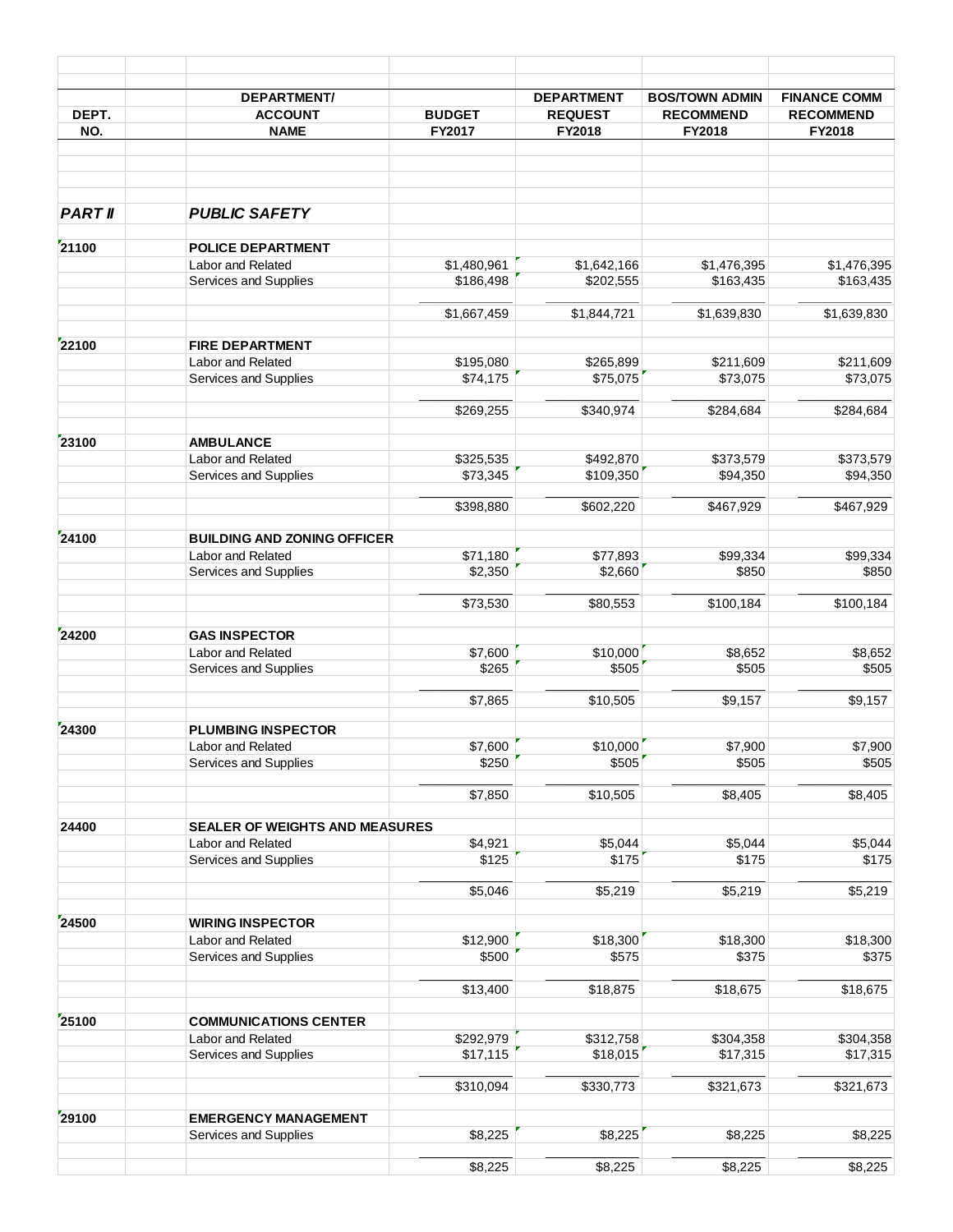| DEPT.                                                                                                                      | <b>DEPARTMENT/</b><br><b>ACCOUNT</b>                            | <b>BUDGET</b>    | <b>DEPARTMENT</b><br><b>REQUEST</b> | <b>BOS/TOWN ADMIN</b><br><b>RECOMMEND</b> | <b>FINANCE COMM</b><br><b>RECOMMEND</b> |
|----------------------------------------------------------------------------------------------------------------------------|-----------------------------------------------------------------|------------------|-------------------------------------|-------------------------------------------|-----------------------------------------|
| NO.                                                                                                                        | <b>NAME</b>                                                     | FY2017           | FY2018                              | FY2018                                    | FY2018                                  |
|                                                                                                                            |                                                                 |                  |                                     |                                           |                                         |
| 29200<br>29300<br>29600<br><b>PART III</b><br>31100<br><b>PART IV</b><br>32100<br><b>PART V</b><br>41100<br>42200<br>42300 | <b>ANIMAL CONTROL OFFICER</b>                                   |                  |                                     |                                           |                                         |
|                                                                                                                            | Labor and Related                                               | \$18,966         | \$20,509                            | \$20,509                                  | \$20,509                                |
|                                                                                                                            | Services and Supplies                                           | \$6,150          | \$6,150                             | \$3,300                                   | \$3,300                                 |
|                                                                                                                            |                                                                 | \$25,116         | \$26,659                            | \$23,809                                  | \$23,809                                |
|                                                                                                                            | <b>SAFETY AND TRAFFIC SIGNS</b>                                 |                  |                                     |                                           |                                         |
|                                                                                                                            | Services and Supplies                                           | \$3,838          | \$4,000                             | \$4,000                                   | \$4,000                                 |
|                                                                                                                            |                                                                 | \$3,838          | \$4,000                             | \$4,000                                   | \$4,000                                 |
|                                                                                                                            | <b>CONSTABLES</b>                                               |                  |                                     |                                           |                                         |
|                                                                                                                            | Services and Supplies                                           | \$350            | \$350                               | \$350                                     | \$350                                   |
|                                                                                                                            |                                                                 | \$350            | \$350                               | \$350                                     | \$350                                   |
|                                                                                                                            | <b>TOTAL PART II - PUBLIC SAFETY</b>                            | \$2,790,908      | \$3,283,579                         | \$2,892,140                               | \$2,892,140                             |
|                                                                                                                            |                                                                 |                  |                                     |                                           |                                         |
|                                                                                                                            | <b>EDUCATION - NASHOBA VALLEY TECHNICAL HIGH SCHOOL</b>         |                  |                                     |                                           |                                         |
|                                                                                                                            | <b>NASHOBA VALLEY TEC HIGH SCHOOL</b>                           |                  |                                     |                                           |                                         |
|                                                                                                                            | <b>Operating Assessment</b>                                     | \$1,592,470      | \$1,640,244                         | \$1,606,290                               | \$1,606,290                             |
|                                                                                                                            | Debt Exclusion                                                  | \$99,827         | \$97,105                            | \$99,340                                  | \$99,340                                |
|                                                                                                                            | Debt - Roof Project (Not Excluded)                              | \$34,699         | \$34,699                            | \$34,872                                  | \$34,872                                |
|                                                                                                                            |                                                                 | \$1,726,996      | \$1,772,048                         | \$1,740,502                               | \$1,740,502                             |
|                                                                                                                            | TOTAL PART III - EDUCATION - NVTHS                              | \$1,726,996      | \$1,772,048                         | \$1,740,502                               | \$1,740,502                             |
|                                                                                                                            |                                                                 |                  |                                     |                                           |                                         |
|                                                                                                                            | EDUCATION - NORTH MIDDLESEX REGIONAL SCHOOL DISTRICT            |                  |                                     |                                           |                                         |
|                                                                                                                            | <b>N. MIDDLESEX REG SCH DISTRICT</b>                            |                  |                                     |                                           |                                         |
|                                                                                                                            | <b>Operating Assessment</b>                                     | \$12.776.154     | \$13,159,439                        | \$13,306,721                              | \$13.306.721                            |
|                                                                                                                            | Debt Exclusion - Varnum Brook                                   | \$0              | \$0                                 | \$0                                       | \$0                                     |
|                                                                                                                            | Debt Exclusion - Nissitissit                                    | \$321,950        | \$316,450                           | \$316,450                                 | \$316,450                               |
|                                                                                                                            | Debt Exclusion - High School<br>Debt - Varnum Brk Feas Roof/Win | \$320,724<br>\$0 | \$262,392<br>\$0                    | \$988,202<br>\$2,000                      | \$988,202<br>\$2,000                    |
|                                                                                                                            |                                                                 |                  |                                     |                                           |                                         |
|                                                                                                                            |                                                                 | \$13,418,828     | \$13,738,281                        | \$14,613,373                              | \$14,613,373                            |
|                                                                                                                            | <b>TOTAL PART IV - EDUCATION - NMRSD</b>                        | \$13,418,828     | \$13,738,281                        | \$14,613,373                              | \$14,613,373                            |
|                                                                                                                            | <b>PUBLIC WORKS</b>                                             |                  |                                     |                                           |                                         |
|                                                                                                                            |                                                                 |                  |                                     |                                           |                                         |
|                                                                                                                            | <b>TOWN ENGINEER</b>                                            |                  |                                     |                                           |                                         |
|                                                                                                                            | Labor and Related                                               | \$67,741         | \$174,461                           | \$177,306                                 | \$177,306                               |
|                                                                                                                            | Services and Supplies                                           | \$7,235          | \$7,585                             | \$7,485                                   | \$7,485                                 |
|                                                                                                                            |                                                                 | \$74,976         | \$182,046                           | \$184,791                                 | \$184,791                               |
|                                                                                                                            | <b>HIGHWAYS-CONST &amp; MAINTENANCE</b>                         |                  |                                     |                                           |                                         |
|                                                                                                                            | Labor and Related                                               | \$472,167        | \$514,906                           | \$515,206                                 | \$515,206                               |
|                                                                                                                            | Services and Supplies                                           | \$186,725        | \$188,725                           | \$184,355                                 | \$184,355                               |
|                                                                                                                            |                                                                 | \$658,892        | \$703,631                           | \$699,561                                 | \$699,561                               |
|                                                                                                                            | <b>SNOW &amp; ICE</b>                                           |                  |                                     |                                           |                                         |
|                                                                                                                            | Labor and Related                                               | \$66,600         | \$66,600                            | \$66,600                                  | \$66,600                                |
|                                                                                                                            | Services and Supplies                                           | \$113,400        | \$113,400                           | \$113,400                                 | \$113,400                               |
|                                                                                                                            |                                                                 | \$180,000        | \$180,000                           | \$180,000                                 | \$180,000                               |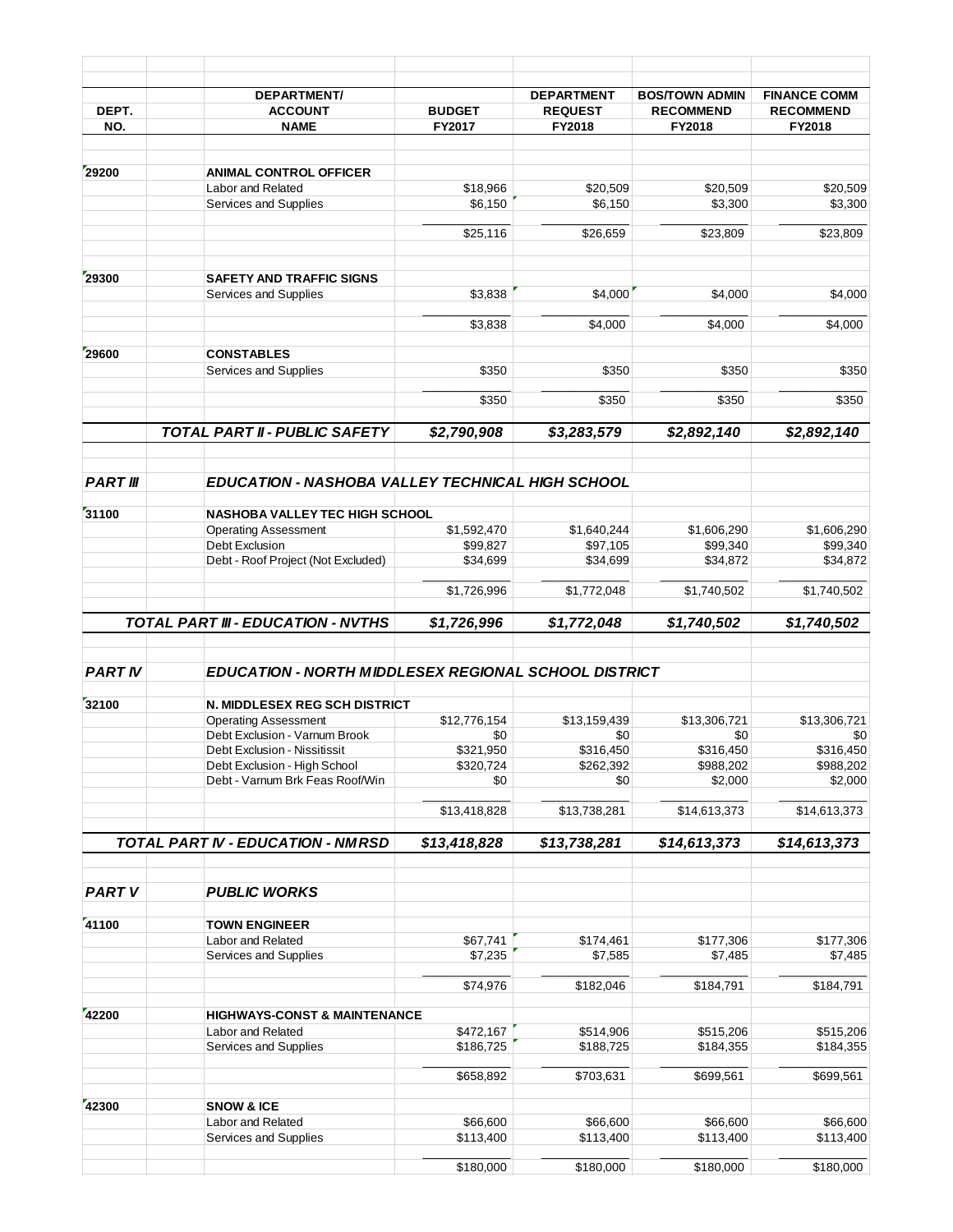| DEPT.                                                                                   | <b>DEPARTMENT/</b><br><b>ACCOUNT</b>         | <b>BUDGET</b> | <b>DEPARTMENT</b><br><b>REQUEST</b> | <b>BOS/TOWN ADMIN</b><br><b>RECOMMEND</b> | <b>FINANCE COMM</b><br><b>RECOMMEND</b> |
|-----------------------------------------------------------------------------------------|----------------------------------------------|---------------|-------------------------------------|-------------------------------------------|-----------------------------------------|
| NO.                                                                                     | <b>NAME</b>                                  | FY2017        | FY2018                              | FY2018                                    | FY2018                                  |
|                                                                                         |                                              |               |                                     |                                           |                                         |
| 42400                                                                                   | <b>STREET LIGHTING</b>                       |               |                                     |                                           |                                         |
|                                                                                         | Services and Supplies                        | \$45,000      | \$45,000                            | \$45,000                                  | \$45,000                                |
|                                                                                         |                                              | \$45,000      | \$45,000                            | \$45,000                                  | \$45,000                                |
|                                                                                         | <b>TREE CARE AND PLANTING</b>                |               |                                     |                                           |                                         |
|                                                                                         | Labor and Related                            | \$0           | \$0                                 | \$0                                       | \$0                                     |
|                                                                                         | Services and Supplies                        | \$13,274      | \$16,285                            | \$14,935                                  | \$14,935                                |
|                                                                                         |                                              |               |                                     |                                           |                                         |
|                                                                                         |                                              | \$13,274      | \$16,285                            | \$14,935                                  | \$14,935                                |
| 42700<br>49100<br><b>PART VI</b><br>54300<br><b>PART VII</b><br>61100<br>63100<br>63200 | <b>CEMETERY/PARKS</b>                        |               |                                     |                                           |                                         |
|                                                                                         | Labor and Related                            | \$86,033      | \$89,301                            | \$89,501                                  | \$89,501                                |
|                                                                                         | Services and Supplies                        | \$16,796      | \$16,796                            | \$14,540                                  | \$14,540                                |
|                                                                                         |                                              | \$102,829     | \$106,097                           | \$104,041                                 | \$104,041                               |
|                                                                                         | TOTAL PART V - PUBLIC WORKS                  | \$1,074,971   | \$1,233,059                         | \$1,228,328                               | \$1,228,328                             |
|                                                                                         |                                              |               |                                     |                                           |                                         |
|                                                                                         | <b>HUMAN SERVICES</b>                        |               |                                     |                                           |                                         |
|                                                                                         |                                              |               |                                     |                                           |                                         |
| 51100<br>54100                                                                          | <b>BOARD OF HEALTH</b><br>Labor and Related  | \$23,999      | \$24,121                            | \$24,121                                  | \$24,121                                |
|                                                                                         | Services and Supplies                        | \$41,501      | \$43,453                            | \$43,453                                  | \$43,453                                |
|                                                                                         |                                              |               |                                     |                                           |                                         |
|                                                                                         |                                              | \$65,500      | \$67,574                            | \$67,574                                  | \$67,574                                |
|                                                                                         |                                              |               |                                     |                                           |                                         |
|                                                                                         | <b>COUNCIL ON AGING</b><br>Labor and Related | \$128,534     | \$138,073                           | \$143,612                                 | \$143,612                               |
|                                                                                         | Services and Supplies                        | \$33,091      | \$42,075                            | \$37,239                                  | \$37,239                                |
|                                                                                         |                                              |               |                                     |                                           |                                         |
|                                                                                         |                                              | \$161,625     | \$180,148                           | \$180,851                                 | \$180,851                               |
|                                                                                         | <b>VETERANS' SERVICES</b>                    |               |                                     |                                           |                                         |
|                                                                                         | Labor and Related                            | \$7,488       | \$9,888                             | \$8,500                                   | \$8,500                                 |
|                                                                                         | Services and Supplies                        | \$175,600     | \$190,600                           | \$175,600                                 | \$175,600                               |
|                                                                                         |                                              | \$183,088     | \$200,488                           | \$184,100                                 | \$184,100                               |
|                                                                                         |                                              |               |                                     |                                           |                                         |
|                                                                                         | <b>TOTAL PART VI-HUMAN SERVICES</b>          | \$410,213     | \$448,210                           | \$432,525                                 | \$432,525                               |
|                                                                                         |                                              |               |                                     |                                           |                                         |
|                                                                                         | <b>CULTURE &amp; RECREATION</b>              |               |                                     |                                           |                                         |
|                                                                                         | <b>LAWRENCE LIBRARY</b>                      |               |                                     |                                           |                                         |
|                                                                                         | Labor and Related                            | \$340,326     | \$348,789                           | \$347,497                                 | \$347,497                               |
|                                                                                         | Services and Supplies                        | \$137,174     | \$143,607                           | \$138,857                                 | \$138,857                               |
|                                                                                         |                                              | \$477,500     | \$492,396                           | \$486,354                                 | \$486,354                               |
|                                                                                         |                                              |               |                                     |                                           |                                         |
|                                                                                         | <b>SUMMER PLAYGROUND</b>                     |               |                                     |                                           |                                         |
|                                                                                         | Labor and Related                            | \$2,850       | \$2,850                             | \$2,850                                   | \$2,850                                 |
|                                                                                         |                                              | \$2,850       | \$2,850                             | \$2,850                                   | \$2,850                                 |
|                                                                                         |                                              |               |                                     |                                           |                                         |
|                                                                                         | <b>COMMUNITY CENTER</b><br>Labor and Related | \$19,689      | \$21,211                            | \$21,211                                  | \$21,211                                |
|                                                                                         | Services and Supplies                        | \$7,012       | \$7,012                             | \$6,490                                   | \$6,490                                 |
|                                                                                         |                                              |               |                                     |                                           |                                         |
|                                                                                         |                                              | \$26,701      | \$28,223                            | \$27,701                                  | \$27,701                                |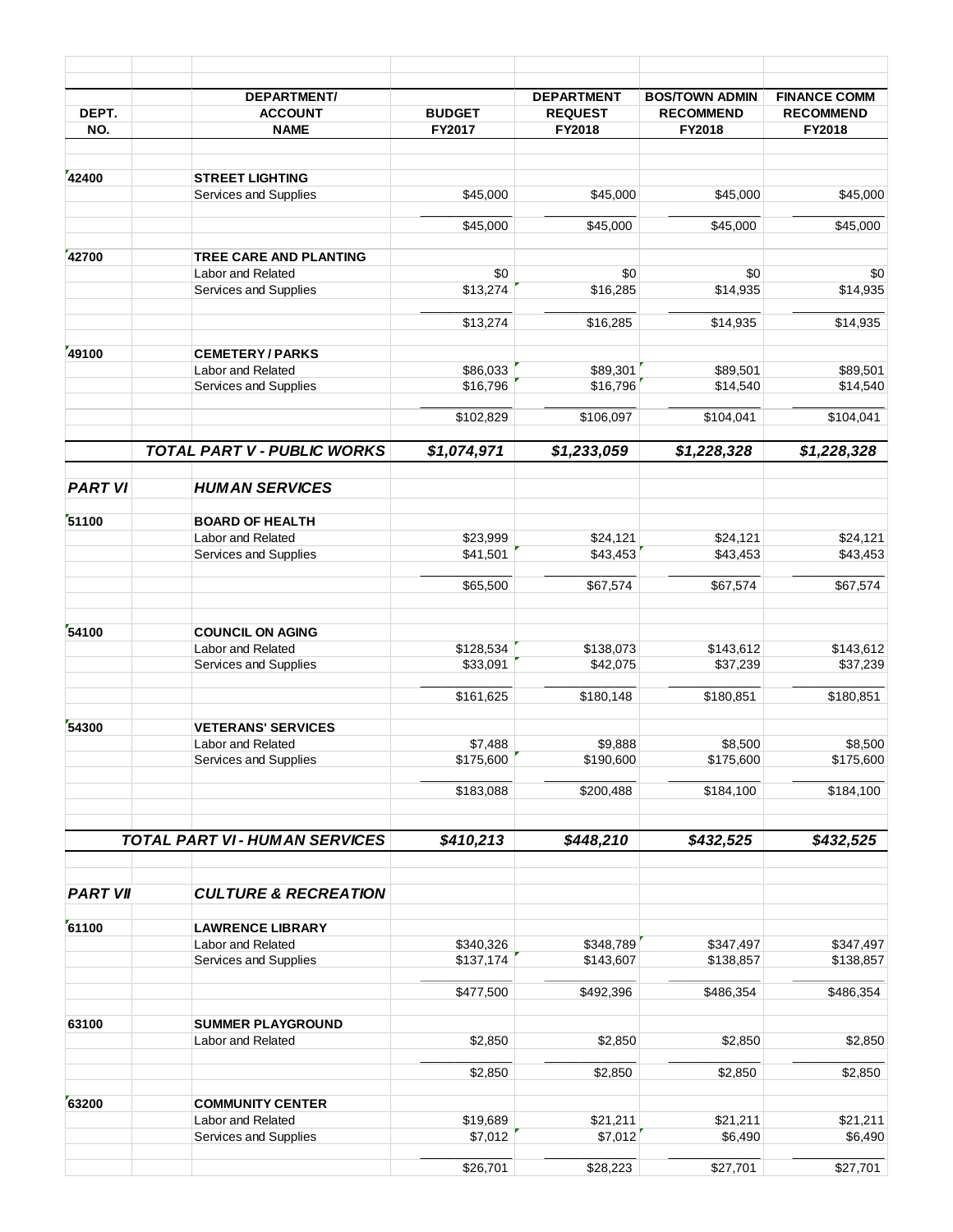|                                                                                                            | <b>DEPARTMENT/</b>                                             |                      | <b>DEPARTMENT</b>    | <b>BOS/TOWN ADMIN</b> | <b>FINANCE COMM</b>  |
|------------------------------------------------------------------------------------------------------------|----------------------------------------------------------------|----------------------|----------------------|-----------------------|----------------------|
| DEPT.                                                                                                      | <b>ACCOUNT</b>                                                 | <b>BUDGET</b>        | <b>REQUEST</b>       | <b>RECOMMEND</b>      | <b>RECOMMEND</b>     |
| NO.                                                                                                        | <b>NAME</b>                                                    | FY2017               | FY2018               | FY2018                | FY2018               |
|                                                                                                            |                                                                |                      |                      |                       |                      |
|                                                                                                            | <b>MEMORIAL DAY CELEBRATION</b><br>Services and Supplies       | \$3,000              | \$3,000              | \$3,000               | \$3,000              |
|                                                                                                            |                                                                | \$3,000              | \$3,000              | \$3,000               | \$3,000              |
|                                                                                                            | <b>4TH OF JULY CELEBRATION</b>                                 |                      |                      |                       |                      |
|                                                                                                            | Services and Supplies                                          | \$0                  | \$6,000              | \$3,000               | \$3,000              |
|                                                                                                            |                                                                | \$0                  | \$6,000              | \$3,000               | \$3,000              |
|                                                                                                            | TOTAL PART VII - CULTURE & RECREATION                          | \$510,051            | \$532,469            | \$522,905             | \$522,905            |
|                                                                                                            |                                                                |                      |                      |                       |                      |
|                                                                                                            | <b>DEBT SERVICE</b>                                            |                      |                      |                       |                      |
| 69200<br>69210<br><b>PART VIII</b><br>71700<br><b>PART IX</b><br>91300<br>91400<br>91500<br>91600<br>94500 | <b>DEBT - PARKS &amp; REC BUILDING</b><br>Long-Term Debt       | \$4,630              | \$4,550              | \$4,550               | \$4,550              |
|                                                                                                            |                                                                |                      |                      |                       |                      |
|                                                                                                            |                                                                | \$4,630              | \$4,550              | \$4,550               | \$4,550              |
|                                                                                                            | <b>DEBT - SENIOR CENTER</b><br>Long-Term Debt                  | \$72,043             | \$66,783             | \$66,783              | \$66,783             |
|                                                                                                            |                                                                | \$72,043             | \$66,783             | \$66,783              | \$66,783             |
|                                                                                                            | <b>DEBT-PEPP SPRINGS LAND ACQ</b>                              |                      |                      |                       |                      |
|                                                                                                            | Long-Term Debt                                                 | \$51,480             | \$49,840             | \$49,840              | \$49,840             |
| 71800<br>71900                                                                                             |                                                                | \$51,480             | \$49,840             | \$49,840              | \$49,840             |
|                                                                                                            | <b>DEBT-COMPUTER HARDWARE</b>                                  |                      |                      |                       |                      |
| 71710<br>71910                                                                                             | Long-Term Debt                                                 | \$4,080              | \$0                  | \$0                   | \$0                  |
|                                                                                                            |                                                                | \$4,080              | \$0                  | \$0                   | \$0                  |
|                                                                                                            | <b>DEBT-FIRE DEPT RADIO</b>                                    |                      |                      |                       |                      |
|                                                                                                            | Long-Term Debt                                                 | \$9,180              | \$0                  | \$0                   | $\$0$                |
|                                                                                                            |                                                                | \$9,180              | \$0                  | \$0                   | \$0                  |
| 75200                                                                                                      | <b>INTEREST SHORT-TERM DEBT</b><br>Interest on Temporary Loans |                      |                      |                       |                      |
|                                                                                                            | Principle - Fire Truck                                         | \$2,000<br>\$35,000  | \$1,187<br>\$35,000  | \$1,187<br>\$35,000   | \$1,187<br>\$35,000  |
|                                                                                                            | Principle - Ambulance                                          | \$0                  | \$0                  | \$0                   | \$0                  |
|                                                                                                            |                                                                | \$37,000             | \$36,187             | \$36,187              | \$36,187             |
|                                                                                                            | <b>TOTAL PART VIII - DEBT SERVICE</b>                          | \$178,413            | \$157,360            | \$157,360             | \$157,360            |
|                                                                                                            |                                                                |                      |                      |                       |                      |
|                                                                                                            | <b>EMPLOYEE BENEFITS &amp; INSURANCE</b>                       |                      |                      |                       |                      |
| 91100                                                                                                      | <b>RETIREMENT ASSESSMENT</b>                                   | \$853,304            | \$1,008,870          | \$1,008,870           | \$1,008,870          |
|                                                                                                            | <b>UNEMPLOYMENT INSURANCE</b><br><b>HEALTH INSURANCE</b>       | \$2,500<br>\$676,383 | \$2,500<br>\$796,794 | \$7,500<br>\$810,936  | \$7,500<br>\$810,936 |
|                                                                                                            | <b>LIFE INSURANCE</b>                                          | \$2,000              | \$2,000              | \$2,000               | \$2,000              |
|                                                                                                            | <b>TOWN SHARE MEDICARE</b>                                     | \$55,000             | \$55,000             | \$58,000              | \$58,000             |
|                                                                                                            |                                                                |                      |                      |                       |                      |
|                                                                                                            |                                                                | \$1,589,187          | \$1,865,164          | \$1,887,306           | \$1,887,306          |
|                                                                                                            | <b>GENERAL INSURANCE</b>                                       | \$156,500            | \$187,500            | \$185,500             | \$185,500            |
|                                                                                                            | TOTAL PART IX - EMPLOYEE BENEFITS & IN                         | \$1,745,687          | \$2,052,664          | \$2,072,806           | \$2,072,806          |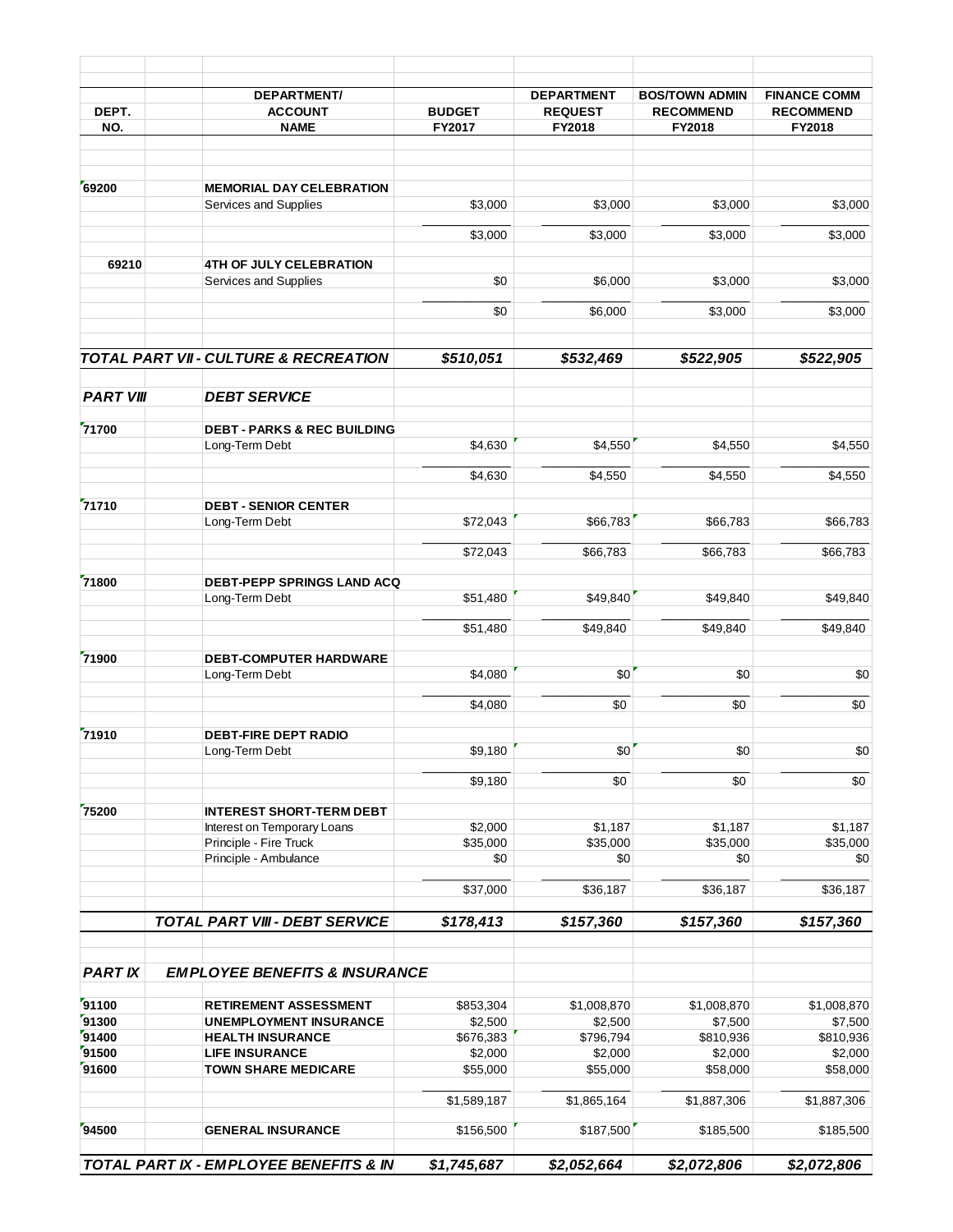|                                   | <b>DEPARTMENT/</b>                                        |                             | <b>DEPARTMENT</b>           | <b>BOS/TOWN ADMIN</b>       | <b>FINANCE COMM</b>         |
|-----------------------------------|-----------------------------------------------------------|-----------------------------|-----------------------------|-----------------------------|-----------------------------|
| DEPT.                             | <b>ACCOUNT</b>                                            | <b>BUDGET</b>               | <b>REQUEST</b>              | <b>RECOMMEND</b>            | <b>RECOMMEND</b>            |
| NO.                               | <b>NAME</b>                                               | FY2017                      | <b>FY2018</b>               | <b>FY2018</b>               | <b>FY2018</b>               |
|                                   |                                                           |                             |                             |                             |                             |
| <b>PART X</b>                     | <b>CAPITAL OUTLAY</b>                                     |                             |                             |                             |                             |
| 93000                             | <b>CAPITAL OUTLAY</b>                                     |                             |                             |                             |                             |
|                                   | Capital Expense                                           | \$311,770                   | \$0                         | \$235,470                   | \$235,470                   |
|                                   |                                                           | \$311,770                   | \$0                         | \$235,470                   | \$235,470                   |
|                                   | TOTAL PART X - CAPITAL OUTLAY                             | \$311,770                   | \$0                         | \$235,470                   | \$235,470                   |
|                                   | <b>SUMMARY - GENERAL FUND</b>                             |                             |                             |                             |                             |
|                                   |                                                           |                             |                             |                             |                             |
| <b>PARTI</b>                      | <b>GENERAL GOVERNMENT</b>                                 | \$1,111,583                 | \$1,180,338                 | \$1,162,265                 | \$1,162,265                 |
| <b>PART II</b><br><b>PART III</b> | <b>PUBLIC SAFETY</b><br><b>EDUCATION - NASHOBA VALLEY</b> | \$2,790,908                 | \$3,283,579                 | \$2,892,140                 | \$2,892,140                 |
| <b>PARTIV</b>                     | <b>EDUCATION - NORTH MIDDLESE</b>                         | \$1,726,996<br>\$13,418,828 | \$1,772,048<br>\$13,738,281 | \$1,740,502<br>\$14,613,373 | \$1,740,502<br>\$14,613,373 |
| <b>PART V</b>                     | <b>PUBLIC WORKS</b>                                       | \$1,074,971                 | \$1,233,059                 | \$1,228,328                 | \$1,228,328                 |
| <b>PART VI</b>                    | <b>HUMAN SERVICES</b>                                     | \$410,213                   | \$448,210                   | \$432.525                   | \$432,525                   |
| <b>PART VII</b>                   | <b>CULTURE &amp; RECREATION</b>                           | \$510,051                   | \$532,469                   | \$522,905                   | \$522,905                   |
| <b>PART VIII</b>                  | <b>DEBT SERVICE</b>                                       | \$178,413                   | \$157,360                   | \$157,360                   | \$157,360                   |
| <b>PARTIX</b>                     | <b>EMPLOYEE BENEFITS &amp; INSUR</b>                      | \$1,745,687                 | \$2,052,664                 | \$2,072,806                 | \$2,072,806                 |
| <b>PART X</b>                     | <b>CAPITAL OUTLAY</b>                                     | \$311,770                   | \$0                         | \$235,470                   | \$235,470                   |
|                                   | <b>TOTAL GENERAL FUND</b>                                 | \$23,279,420                | \$24,398,008                | \$25,057,674                | \$25,057,674                |
|                                   |                                                           |                             |                             |                             |                             |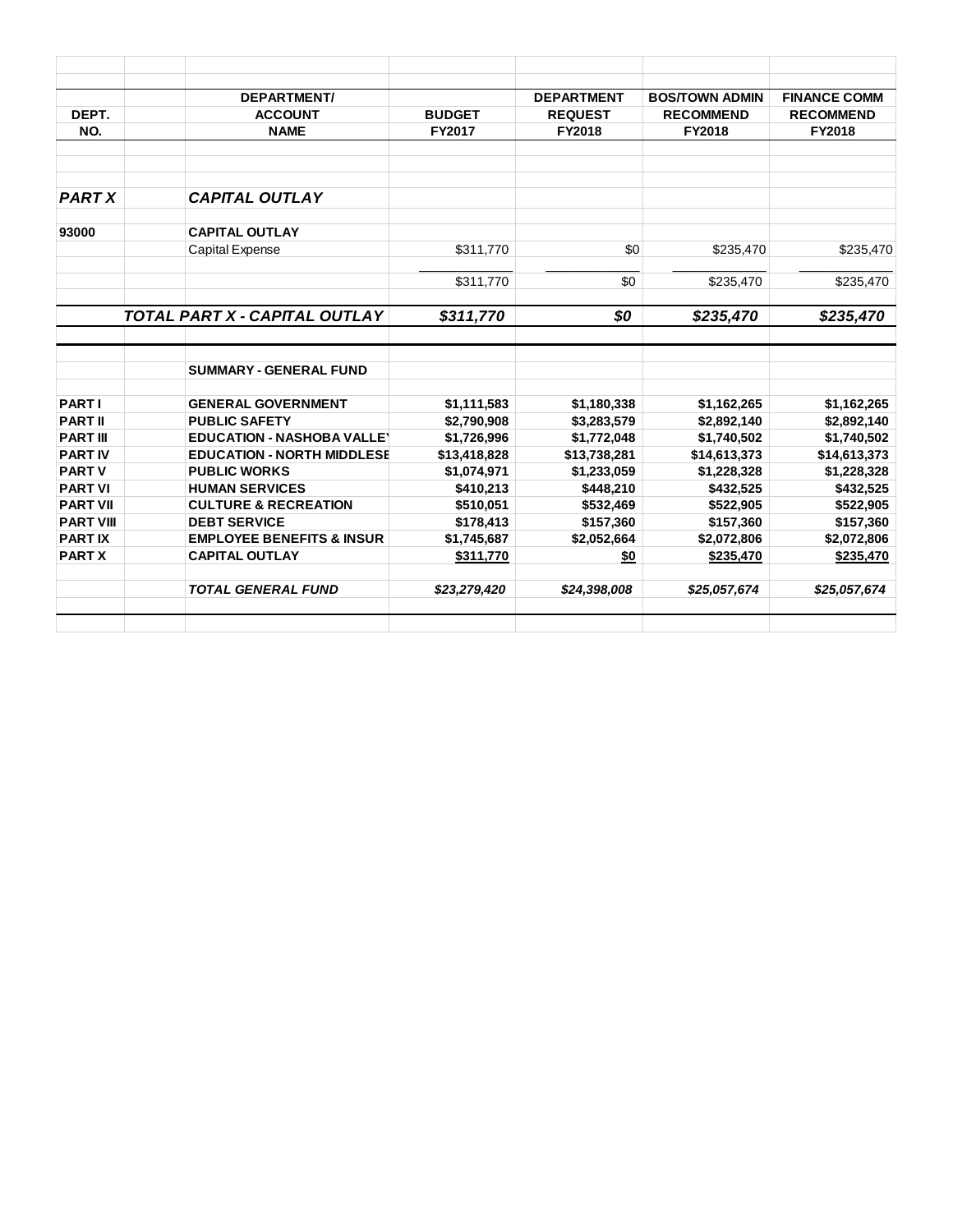| <b>SEWER ENTERPRISE FUND - FUND 600</b>    |                    |                    |                     |                    |
|--------------------------------------------|--------------------|--------------------|---------------------|--------------------|
|                                            |                    |                    |                     |                    |
|                                            |                    |                    |                     |                    |
|                                            |                    |                    |                     |                    |
| <b>Salary &amp; Wages</b>                  |                    |                    |                     |                    |
| Salaries, Appointed Positions              | \$71,457           | 47,944.00          | \$47,944            | \$47,944           |
| Wages, Hourly                              | \$488,672          | \$491,736          | \$491,736           | \$491,736          |
| Overtime                                   | \$60,000           | \$64,000           | \$64,000            | \$64,000           |
| Longevity                                  | \$5,365            | \$5,935            | \$5,935             | \$5,935            |
| <b>Total Salary &amp; Wages</b>            | \$625,494          | \$609,615          | \$609,615           | \$609,615          |
| <b>Expenses</b>                            | \$405,500          | \$442,500          | \$442,500           | \$442,500          |
|                                            |                    |                    |                     |                    |
| <b>Capital Outlay</b>                      | \$95,000           | \$125,000          | \$125,000           | \$125,000          |
| <b>Debt Service</b>                        | \$839,415          | \$832,939          | \$832,939           | \$832,939          |
|                                            |                    |                    |                     |                    |
| <b>Indirect Costs</b>                      | \$66,526           | \$111,438          | \$111,438           | \$111,438          |
| <b>Employee Benefits &amp; Insurance</b>   |                    |                    |                     |                    |
| Retirement                                 | \$120,221          | 135,211.00         | \$135,211           | \$135,211          |
| Unemployment                               | \$3,000            | 3,300.00           | \$3,300             | \$3,300            |
| <b>Health Insurance</b>                    | \$85,223           | 93,745.00          | \$93,745            | \$93,745           |
| Life Insurance                             | \$300              | 330.00             | \$330               | \$330              |
| Medicare                                   | \$10,600           | 11,660.00          | \$11,660            | \$11,660           |
| <b>Total Employee Benefits &amp; Insur</b> | \$219,344          | \$244,246          | \$244,246           | \$244,246          |
|                                            |                    |                    |                     |                    |
| <b>General Liability Insurance</b>         |                    |                    |                     |                    |
| Package Policy                             | \$20,000           | \$22,000           | \$22,000            | \$22,000           |
| <b>Worker's Comp</b>                       | \$8,000            | \$8,800            | \$8,800             | \$8,800<br>\$1,100 |
| <b>Special Coverages</b><br>Deductibles    | \$1,000<br>\$1,000 | \$1,100<br>\$1,100 | \$1,100             | \$1,100            |
| <b>Total General Liability Insurance</b>   | \$30,000           | \$33,000           | \$1,100<br>\$33,000 | \$33,000           |
|                                            |                    |                    |                     |                    |
| <b>Reserve Fund</b>                        | \$36,142           | \$0                | \$0                 | \$0                |
|                                            |                    |                    |                     |                    |
| <b>TOTAL - SEWER ENTERPRISE FUND</b>       | \$2,317,421        | \$2,398,738        | \$2,398,738         | \$2,398,738        |
|                                            |                    |                    |                     |                    |
|                                            |                    |                    |                     |                    |
|                                            |                    |                    |                     |                    |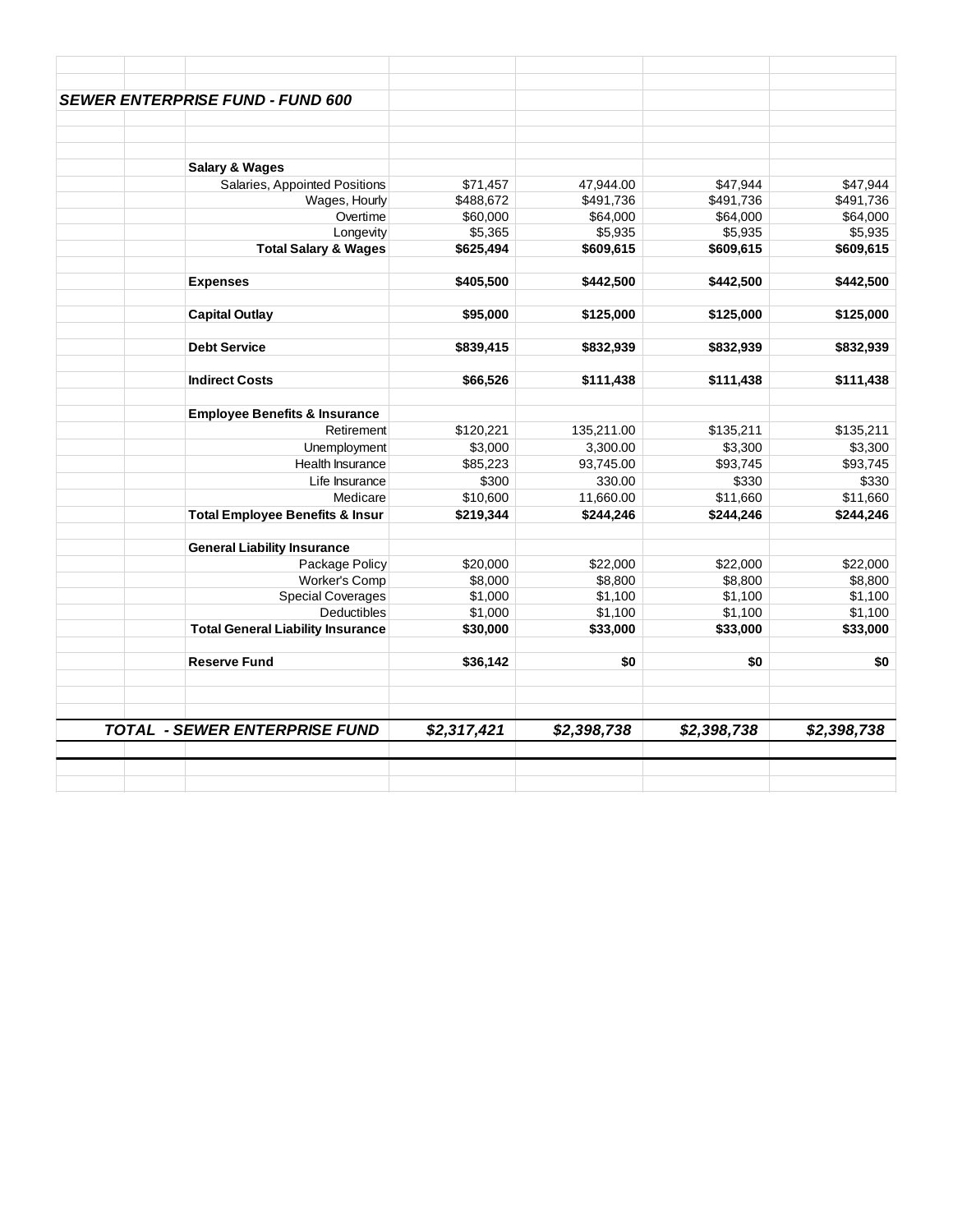| <b>WATER ENTERPRISE FUND - FUND 610</b>    |             |             |             |             |
|--------------------------------------------|-------------|-------------|-------------|-------------|
|                                            |             |             |             |             |
| <b>Salary &amp; Wages</b>                  |             |             |             |             |
| Salaries, Appointed Positions              | \$71,457    | \$47,944    | \$47,944    | \$47,944    |
| Wages, Hourly                              | \$341,941   | \$368,793   | \$368,793   | \$368,793   |
| Overtime                                   | \$56,000    | \$48,000    | \$48,000    | \$48,000    |
| Longevity                                  | \$2,075     | \$2,050     | \$2,050     | \$2,050     |
| <b>Total Salary &amp; Wages</b>            | \$471,473   | \$466,787   | \$466,787   | \$466,787   |
| <b>Expenses</b>                            | \$494,300   | \$482,200   | \$482,200   | \$482,200   |
| <b>Capital Outlay</b>                      | \$115,000   | \$125,000   | \$125,000   | \$125,000   |
| <b>Debt Service</b>                        | \$279,500   | \$268,829   | \$268,829   | \$268,829   |
| <b>Indirect Costs</b>                      | \$48,210    | \$94,375    | \$94,375    | \$94,375    |
|                                            |             |             |             |             |
| <b>Employee Benefits &amp; Insurance</b>   |             |             |             |             |
| Retirement                                 | \$80,504    | \$95,181    | \$95,181    | \$95,181    |
| Unemployment                               | \$5,000     | \$5,500     | \$5,500     | \$5,500     |
| Health Insurance                           | \$30,000    | \$33,000    | \$33,000    | \$33,000    |
| Life Insurance                             | \$200       | \$220       | \$220       | \$220       |
| Medicare                                   | \$9,000     | \$9,900     | \$9,900     | \$9,900     |
| <b>Total Employee Benefits &amp; Insur</b> | \$124,704   | \$143,801   | \$143,801   | \$143,801   |
| <b>General Liability Insurance</b>         |             |             |             |             |
| Package Policy                             | \$20,000    | \$22,000    | \$22,000    | \$22,000    |
| Worker's Comp                              | \$7,000     | \$7,700     | \$7,700     | \$7,700     |
| <b>Special Coverages</b>                   | \$3,000     | \$3,000     | \$3,000     | \$3,000     |
| <b>Deductibles</b>                         | \$1,000     | \$1,000     | \$1,000     | \$1,000     |
| <b>Total General Liability Insurance</b>   | \$31,000    | \$33,700    | \$33,700    | \$33,700    |
| <b>Reserve Fund</b>                        | \$0         | \$0         | \$0         |             |
|                                            |             |             |             |             |
| <b>TOTAL - WATER ENTERPRISE FUND</b>       | \$1,564,187 | \$1,614,692 | \$1,614,692 | \$1,614,692 |
|                                            |             |             |             |             |
|                                            |             |             |             |             |